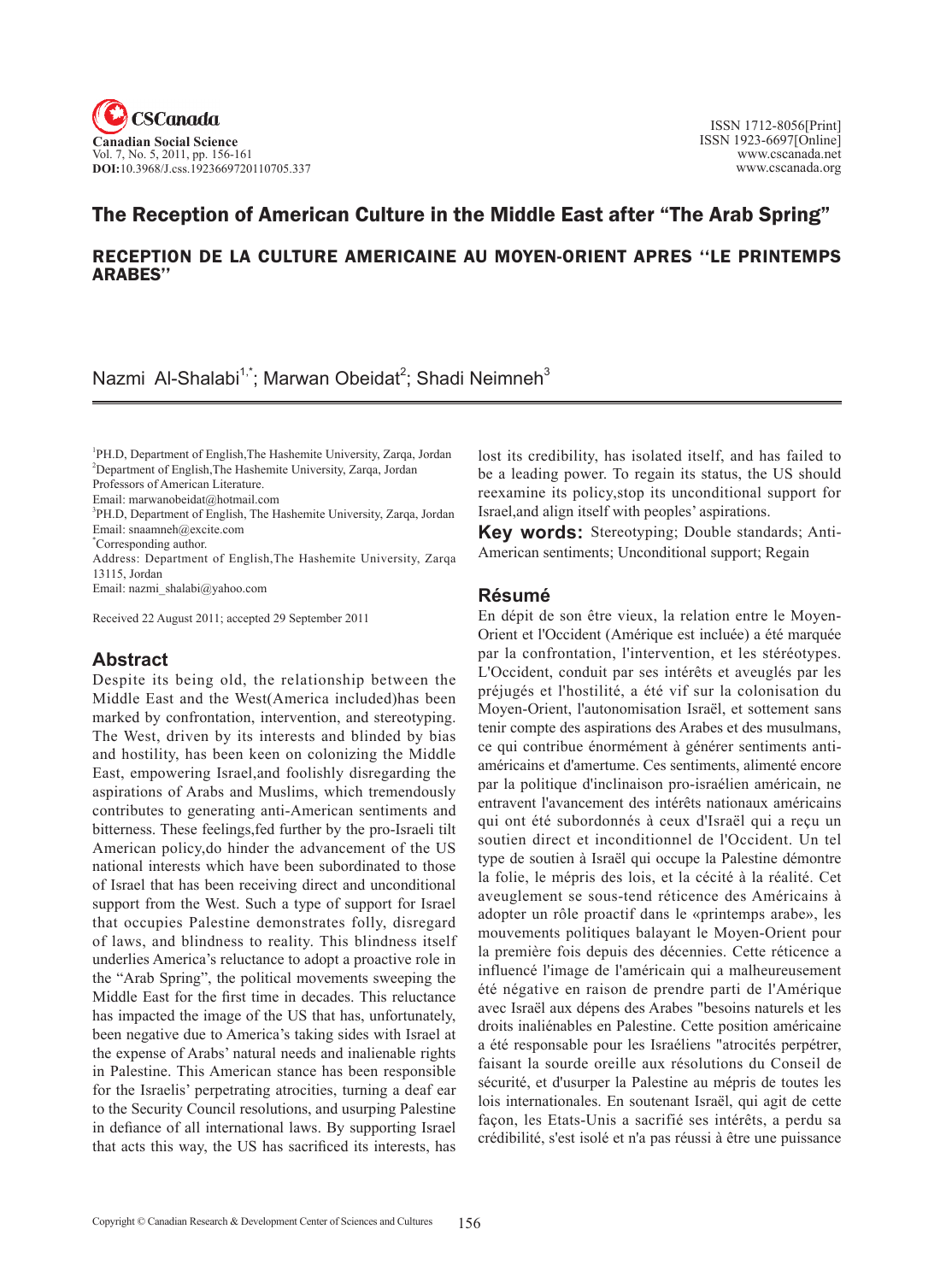de premier plan. Pour retrouver son statut, les Etats-Unis devraient réexaminer sa politique, cesser son soutien inconditionnel à Israël, et de s'aligner avec les aspirations des peuples.

**Mots clés:** Stéréotypes; Doubles standards; Sentiments anti-américains; Soutien Inconditionnel; Retrouver

Nazmi Al-Shalabi, Marwan Obeidat, Shadi Neimneh (2011). The Reception of American Culture in the Middle East after "The Arab Spring". Canadian Social Science, 7(5), 156-161. Available from: URL: http://www.cscanada.net/index.php/css/article/view/ j.css.1923669720110705.337 DOI: http://dx.doi.org/10.3968/ j.css.1923669720110705.337. 

We have argued elsewhere that the relationship between the Near (or Middle, as some prefer to say) East and the West (America included) is over one thousand and four hundred years old. In spite of this long period of time, this relationship has unfortunately been marked by confrontation, intervention and stereotyping. After the end of World War I, Europeans, driven by their interests that are, Alkadry (2004) claims in "Colonialism in a Postmodern Age," at odds with the national and public interests of the Arab people, changed the geography of what is now called the Middle East, by deciding, at the San Remo Conference held in 1920, that "the whole of Arab Rectangle lying between the Mediterranean and the Persian Frontier [be] placed under mandatory rule" (305- 306). While Europeans first arranged for colonizing the Middle East, they empowered and helped the Jews with establishing a state in Palestine. This choice made by Europeans is informed by their own interests as well as their misunderstanding of Arabs and Muslims who have the right to enjoy their rights as humans in much the same way others do. Weak and divided, Arabs and Muslims have been politically ruled by the West. They have also been subordinated to Israel whose alliance with the US has been stifling the development of any constructive peace talks, and shielding it against criticism. Arguing in support of this view, Zunes (2010) claims, in "Ten Things to Know about US Policy in the Middle East," that "[o] ver the past thirty years, the US has used its veto power to protect its ally Israel from censure more than all other members of the Security Council have used their veto power on all other issues combined" (p.5). America's use of its veto power represents not only a direct and unconditional support for Israel, but it also places, Zunes (2010) adds, "the United States in direct violation of UN Security Council resolution 465, which calls upon all states not to provide Israel with any assistance to be used specifically in connection with settlements in the occupied territories" (p.6). This attitude of America obviously reflects its double standards despite its claims that it adopts an even-handed policy. Clarifying this situation, Eric Watkins (1997) holds, in "The Unfolding US Policy in the Middle East," that "[a] lthough US policymakers

claim to adopt an even-handed approach in dealing with the Arabs and the Israelis, their practice traditionally favors Israel" (p.1).

This bias has been igniting a lot of anti-Americanism in the Middle East, which not only springs from, Obeidat (2010) argues in "Beyond American Borders: The Middle East and the Enigma of anti-American Sentiments in the Aftermath of 9/11," "a prejudiced hatred of and a blind bias against the United States or American culture and citizens for that matter, but from a profound feeling about America's role as a leading power at the international level" (p.15). Like Obeidat, Sumra Salem (2008) argues, in "Anti-Americanism in the Middle East," that the "Israeli- Palestinian conflict, also referred to as the Arab-Israeli conflict, contributes tremendously and is the foremost explanation of the high levels of anti-Americanism in the Middle East. These anti-American sentiments are created by Washington's stance within the conflict and are best exemplified by its substantial support for Israel politically, economically and militarily" (p.4). Reiterating the same view, Egyptian President Hosni Mubarak states that "because of the war in Iraq and Washington's continued support of Israel, hatred of Americans in the Arab world had reached new heights." Following Mubarak's steps, Shehab (2003) and Sid-Ahmed (1980) view Washington's unconditional and "eternal support of the ruling right-wing in Tel Aviv," and alliance with Israel whose stance on the core issue of Palestine is uncompromising "as the foremost reasons for the rancor" (p.7). This American collaboration with Israel manifested in the alliance is, Sumra (2008) argues, "a legitimate source of grievances in the Middle East and prime generator of anti-Americanism" (p.5). The alliance with Israel intensifies the anti-American anger that also stems from Arabs' feeling let down due to the United States' refusal to pressurize Israel to withdraw from the occupied territories, the United States' consistent policy of supporting Israel at all costs, the United States' condoning the Israelis' developing as many nuclear weapons as they please, and the United States' treating Israel as a country above the law. This stance of America brings about dissatisfaction, anger, and anti-American sentiments. These sentiments are further created by America's failure to help Palestinians enjoy their rights in a state of their own. They are also directly associated with, Sumra Salem (2008) adds, "the effects felt across the region as a result of American policies" (p.4).

Lacking even-handedness, these American policies have been generating bitterness amongst Arabs for a number of reasons. Firstly, the US has been so far helpless to settle the Arab-Israeli conflict giving birth to instability, insecurity, despair, and acts of violence. This situation has been also contributing to America's losing its credibility. Secondly, the United States' ongoing support for Israel has been enabling it to defeat Arabs and,thus, maintain its occupation of Arab territories. Thirdly, the US has been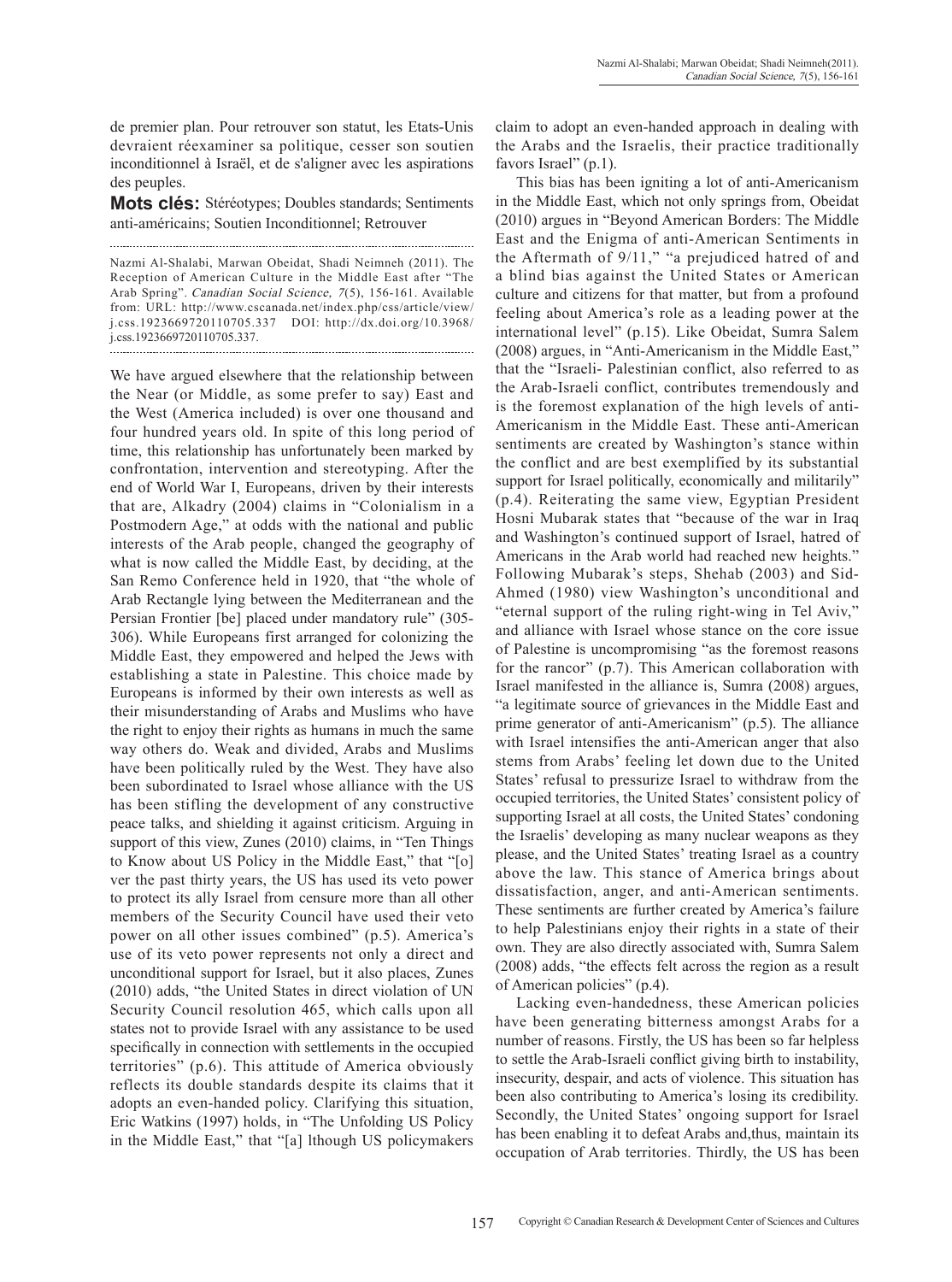maintaining a military presence in the region, especially in Iraq and the Arabian Gulf countries. Such an ongoing presence is certainly conducive to creating an increasing resentment. Fourthly, the US has been opposing efforts by Arab states to produce, Stephen Zunes (2010) claims in "Ten Things to Know about US Policy in the Middle East," "weapons of mass destruction while tolerating Israel's sizable nuclear arsenal and bringing US nuclear weapons into Middle Eastern waters as well as rejecting calls for the creation of a nuclear–free zone in the region" (p.2). Fifthly, the United States' applying grievous double standards in connection with implementing UN resolutions has certainly a bearing upon its interests in the region. This American behavior makes Arabs and Muslims all over the world critical of America in particular and the West in general for failing, Andrew Young (2004) holds in "The 'Clash of Civilizations' and American Intervention in the Middle East," "to punish Israel for violating U.N. resolutions" (p.2). Young adds that it is not surprising that the West (America included) "[has] utilized force against Iraq but fails to force its kin countries to behave" (p.2).

This imbalanced, pro-Israeli tilt policy has been hindering the advancement of America's national interests. A careful scrutiny of American foreign policy in the Middle East since the Cold War demonstrates that the US government has been serving its selfish interests, and, thus, it has promulgated, Isra Jensia (2008) maintains in "US Middle East Policy," "an outpouring of hatred and animosity toward the United States" (p.1). Isra (2008) adds that unless the US government changes its policy toward the Middle East "the best interests of the American people will never be served" (p.1). The United States has been subordinating its interests to those of Israel whose diplomats care only for their own interests. To advance its interests, the United States should suspend its aid to Israel whose compliance with the UN resolutions would liberate, Paul Findley (2002) maintains in "Reflecting on Our Relationship with Israel," "all Americans from long years of bondage to Israel's misdeeds" (p.3). The suspension of this aid is a necessity and a prerequisite for the protection of the interests of the American people. While the United States provides this type of support for Israel, it doesn't do Arabs and Muslims in the region any justice. It keeps imposing restrictions on them and disempowering them, which does not help them with wresting their inalienable rights as humans. It also arranges for keeping them subordinate to Israelis by holding onto and disseminating their negative images, which makes people unsympathetic to them.

As far as support for Israel is concerned, this support has been both direct and unconditional. Since the 1990s, the US has been using its Veto right in the Security Council to obliterate any resolution against Israel, and prevent international observers from protecting Palestinian human rights. The US has been also keen on supplying Israel with weapons, justifying its wars on the Arab World and taking sides with it despite its flagrant violation of the UN resolutions. Blinded by political prejudice, the US demands that the Arab countries, especially Syria and Libya, comply with these resolutions, which are unjust and unjustified. At present, the US claims that it is supporting efforts toward peace in the Middle East and toward establishing a viable Palestinian state. Taking advantage of its status as an influential international gobetween, it is offering Israel great help by turning a blind eye and deaf ear to settlement building, which undermines the peace process in its entirety, rendering peace talks futile.

As regards the rationale for this biased support, the US believes that Israel has the right to exist, and that it is a duty to help the Israelis enjoy this right. Another reason for this support is probably Americans' subscribing uncritically to the notion that Islam is a religion of tyranny, and that it fosters oppression, terrorism and hatred of others. It is interesting to note that Americans' engagement with the Arabs and Muslims dates back, as Obeidat (1996) argues in "On Non-Native Grounds: The Place of American Literature in the English Curriculum of Arab World Universities," "to the Barbary Wars (1785- 1815), which were actually the first immediate encounter between the region and the emerging American republic, and the "Barbary Pirates" affair virtually sums up what the Arabs knew most about the United States of America, and, in turn, what America knew about the Arab East until the 1970s, the Arab-Israeli Wars, the Organization of Petroleum Exporting Countries, and the Gulf War". (8). Drawing upon stereotypes, Americans inherited, Robert Allison (2000) argues in The Crescent Obscured, this image of Islam as a religion of tyranny from Christian Europe. (9). Commenting on these negative images of Islam and the Arabs, Edward Said (1980) suggests, in The Question of Palestine, that the Zionists have taken it upon themselves to explain the Oriental Arab to the West, to assume responsibility for expressing what the Arabs and Palestinians were like. (10). Unaware whether this image is accurate or not, Americans have been limiting themselves to employing it as it is. (for more information on the negative images of Arabs and Muslims, see M.Obeidat's American literature and Orientalism, Shaheen's Reel Bad Arabs, and Said's Covering Islam).

In this paper, our argument is completely different. We contend that the US, blind to reality and uncertain of what turmoil in the Middle East will bring, has been reluctant to adopt a proactive role in the political movements sweeping the region for the first time in decades. These movements have so far forced Zain El-Abideen Bin Ali of Tunisia and Hosni Mubarak of Egypt to step down. Others such as Ali Saleh of Yemen, Muammar AL-Qadhafi of Libya, and Bashshar Al-Asad of Syria are still rejecting the idea of listening to citizens asking them to resign and depart. The result is that there has been much bloodshed, flagrant violation of human rights,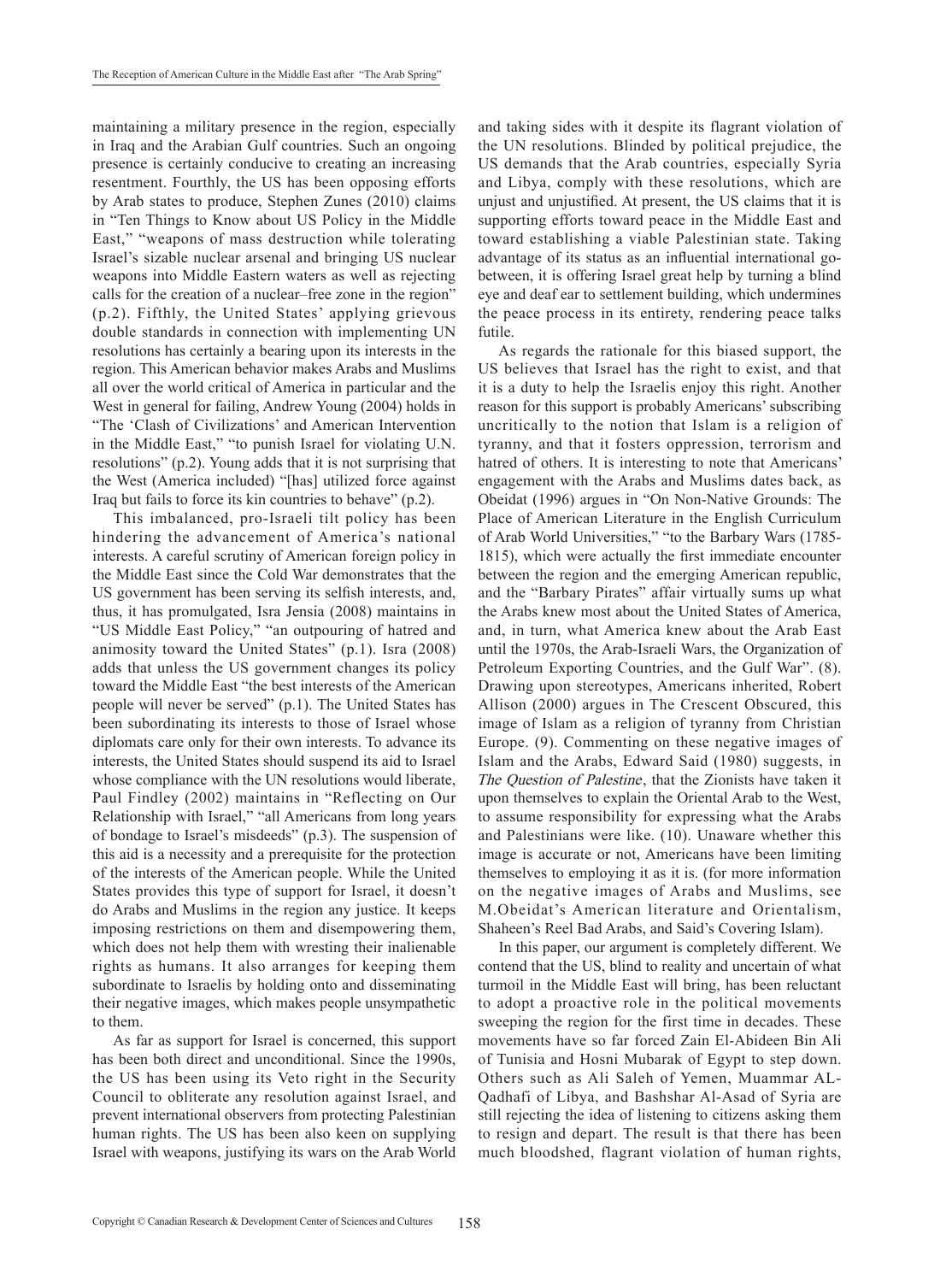biting criticism from the international community, and depletion of resources, which are all acts indicative of the lack of wisdom,meanness, avarice, and ruthlessness. These acts, being uncommon, have also bedeviled the US which has failed to pursue a reasonable policy. Arguing in favor of this view, Tayekh claims that "current changes in the Middle East present uncertainty for American relationships" (Gaier, 2011, p.1). Underlining this confusion, R.K. Ramazani (2011) claims in "American Independence Inspires the Arab Spring," that Washington finds it difficult "to pursue a coherent policy in response to the Arab democratic aspirations and expectations of support"  $(1)$ .

 Surprisingly, the pro-democracy movements in the Middle East haven't impacted the US positively. According to Pew Research Center (2011), views of the US "remain negative, as they have been for nearly a decade" (1). The reason for these negative views is that the US has been taking sides with Israel, which is to be solely blamed for the duration of occupation in Palestine, the deprivation of Palestinians of their inalienable rights, violence and instability in the Middle East, the violation of the UNO resolutions, and countless grievances in the region. This bias has been giving birth to anti-American sentiments which also stem from America's failure to meet the expectations of Arabs as outlined in President Obama's speech delivered in Cairo in 2009. Emphasizing these expectations that center on settling the Palestine question, James Zogby (2003) holds, in "The Passive Voices," that there are "two key elements that may help change the Arab peoples' attitude toward the US: solving the Arab –Israeli conflict and providing economic assistance via US foreign direct investment to help create jobs in post revolution Arab countries" (1). Laying the blame on Arabs for pinning their hopes on the US, Patrick Seale (2011) maintains, in "Challenges Facing the Arabs," that it is "sheer folly for the Arabs to depend on the US to solve the Palestine problem" (1). Justifying his contention, Seale claims that pro-Israeli activists have taken control of America's Middle East policy.

Unfortunately, this American policy has been consistent. While this policy has been demonstrating America's blindness to the natural needs of Palestinians in the occupied territories, it clearly shows the high value it attaches to the Israelis' needs. It follows that Israel has taken advantage of this policy in a way that has stifled the establishment of a viable Palestinian state. Even though Israel blames Palestinians for the failure of peace process, Israel itself, via building and expanding settlements as well as maintaining its blockade of Gaza Strip and divesting thousands of prisoners of life necessities, is to be blame for the death of peace and the endurance of grievances and unprecedented countless cruelties perpetrated in the daylight in cold blood simply because the US never condemns any Israeli action in the occupied territories, and is always keen on vetoing any

resolution against Israel in the Security Council or the United Nations Organization. Taking advantage of this opportunity, the Israelis act they please, knowing that, John Gunther (2006) maintains in "American Policy," "they have virtually a blank check to do as they wish" (2).This stand of America has been impacting the Arab World's responses to the US policy. Whereas some Arab governments hold America to be too weak to pressure Israel to make peace with Arabs, other governments realize that the US has been indifferent and unwilling to make peace because its protected interests in the Middle East outweigh the gains earned from settling the conflict. This apathy of the USA has been understood by Arabs who have decided not to listen because they don't think, Freeman claims, Americans "know what they are doing or that they are capable of anything at all, given our dysfunctional politics and knee-jerk genuflection to the Israeli government's views," quoted by Robert Dreyfuss (2011)in "Washington's Weak Response" published in The Nation.

Such an imbalanced policy cannot escape the attention of Arabs who have begun distancing themselves from the US. In "Saudi Arabia and the USA: The Paradoxical Beneficiaries of the Arab Spring," Sotiris Roussos (2011) claims that "the new regime in Cairo is wishing for a bold regional role, more autonomous from the US and Israeli choices" (1). This argument reveals that Arabs know all about the US policy that will certainly backfire with many challenges unless it is changed. In an article titled "US Middle East Policy Ignores Realities in the Region," James Zogby (2003) argues that "the US role in the region is heading toward disaster" (1) as Americans "have not engaged in dialogue or listened to determine the true feelings of the Arab people". He adds that Americans haven't either paid any "attention to history, even recent history, in an effort to understand how Arabs view their circumstances or see[American] role in contributing to their current problems" (1). The significance of this contention is that it makes it clear that America's not listening to Arabs to know about their problems is the source of all troubles. By not listening,Americans won't be able to address Arab concerns and realities. They won't be able either to solve serious problems, which clarifies the reason underlying their failure to settle the Arab-Israeli conflict. Contrary to their expectations, Americans, by not listening to Arabs, create problems for themselves. They isolate themselves from others, and create anti-American sentiments by not supporting victims shouting that they be given their human rights. This argument is true of Palestinians who have been suffering for decades, but, unfortunately, their shouts for human rights have been disregarded by the US that deems itself to be the sole defender of human rights on this planet.

As far as the defense of human rights is concerned, the stance of the US toward human rights in the Middle East is confusing. While the US has been trying all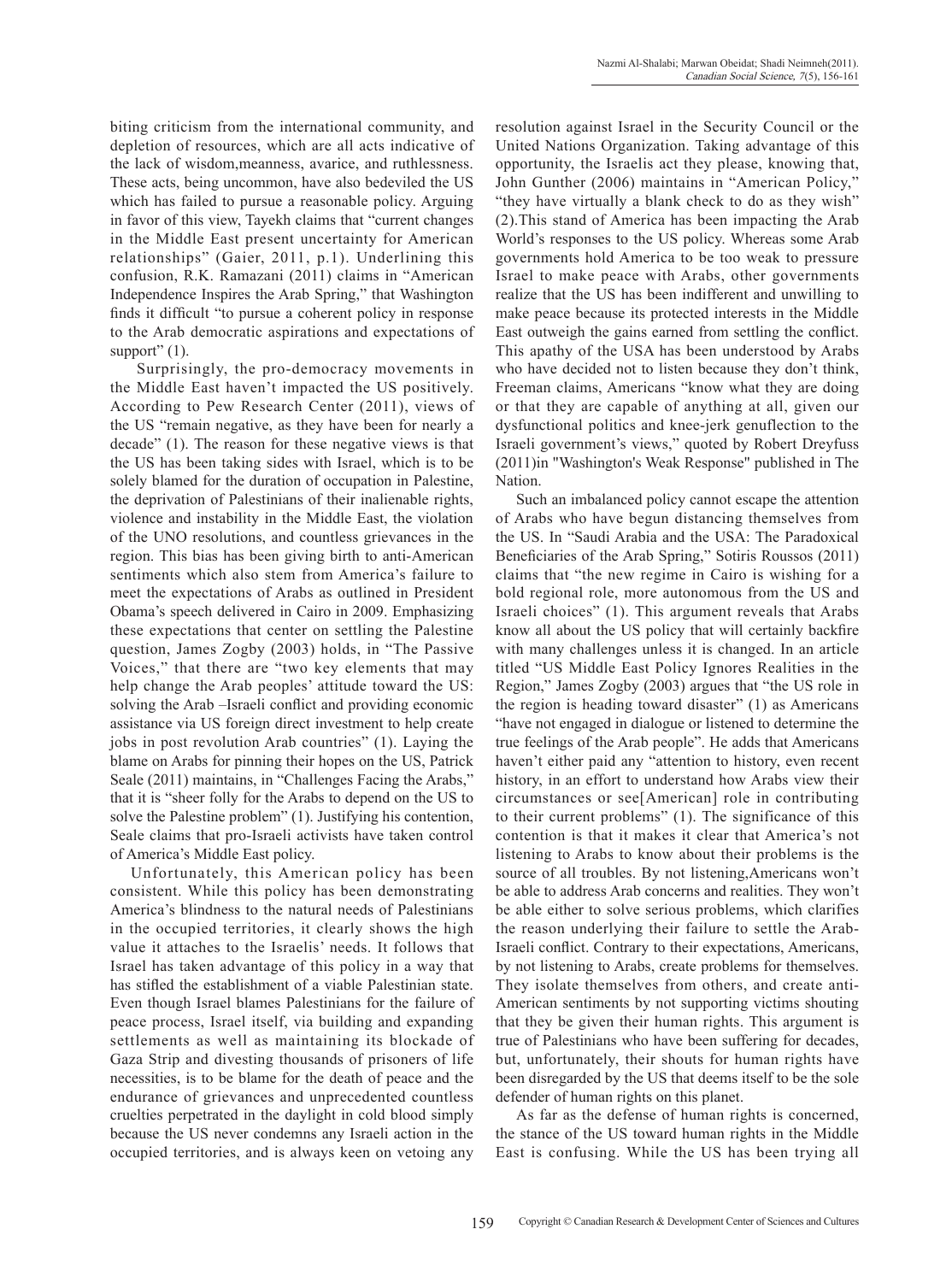ways to stop Palestinians from going to the UNO to demand their legitimate right to be a state, its stance wavers between support and neutrality as to unrest in the region. In order not to taint the US as an unbending ally of oppressive regimes, President Obama sometimes argues in favor of peoples' calls for freedom, justice, self-expression,transparency, etc. This argument is true of Obama and Hillary Clinton's asking Bashar Al-Asad to step down under the pre text that he has lost his legitimacy as a president. It is also true of their asking Al-Gadafi of Libya to step down for the same reason. At other times,Americans maintain neutrality because they cannot, Chester A. Crocker (2011) maintains in "The Arab Spring," "assume that "the street" is a voice of democracy, cannot afford further damage to [their] reputation as a reliable friend of strategically important governments," and "do not want to "own" these diverse transitions or to acquire responsibility for making fundamental choices of political succession" (1). This neutrality does not solve America's problems; it isn't either the role expected of America to play as a great power.

I have demonstrated that the American policy in the Middle East has been dictating the relationship between the US and this part of the world. Being imbalanced, this policy has been the cause of bitterness and anti-American sentiments reflective of displeasure,anger, frustration, and disappointment at the role America has been playing. This role doesn't meet the expectations of Arabs who have been pinning their hopes on the US to settle the Arab-Israeli conflict. Taking sides with Israel, the US has been isolating itself, sacrificing its interests, undermining the peace process, losing its credibility, and damaging its reputation as a leading power. To regain this status, the US should set a good example for others. It should play its cards well, and argue in support of peoples', including Palestinians, demanding freedom and human rights. In this way, it should align itself with peoples' uprisings spreading from one Arab country to another asking for more rights, and craft a wise policy congruent with its principles and interests,demonstrative of its keenness on maintaining the necessary balance between claims and actions, and indicative of its far-sightedness. In so doing, the US can easily improve its image, meet peoples' expectations, restore its credibility, and protect its interests.

#### **References**

Alkadry, Mohammad (2004). Colonialism in a Postmodern Age: The West, Arabs and the Battle of Baghdad. Public Administration and Management: An Interactive Journal  $9(1)$ , 35-45.

- Allison, Robert (2000). The Crescent Obscured: The United States and the Muslim World, 1776-1815. London: University of Chicago Press.
- Crocker, C. A. (2011). The Arab spring. United States Institute

of peace. Washington, D. C. Available at: www.usip.org/ publications/the-arab-spring

- Dreyfuss, R. (2011). Washington's Weak Response to Arab Awakening. The Nation.
- Findley, Paul (2002). Reflecting on Our Relationship with Israel http://www.ifamericansknew.org/us\_ints/p\_findley-html (Accessed on 11.3.2010).
- Gaier (2011). Will the Arab Spring Lead to a Post –American Era? Arab American Institute. Available at:www.aaiusa.org/ blog/entry/will-the-arab-spring-lead-to-a-post-amerian-era/
- Gunther, J. (2006). A Problem in American Foreign Policy: Palestine. Scoop. www.scoop.co.nz/stories/HL0604/500105. htm
- Jensia, Isra (2008). U s Middle East Policy. http:// associatedcontent.com/article/1126807/US\_middle-eastpolicy. html?cat= 9
- Obeidat, Marwan (1996). On Nonnative Grounds: The Place of American Literature in the English Curriculum of Arab World Universities. American Studies International, 34(1), 18-30.
- ...(2010). Beyond American Borders: The Middle East and the Enigma of Anti-American Sentiments in the Aftermath of 9/11". American Studies Today Online, 17.
- Pew Research Center(2011). Arab Spring Fails to Improve Us Image. Available at: www.pewtrusts.org/our\_work\_report\_ detail.aspx?id=85899359930
- Ramazani, R. K. (2011). American Independence Inspires The Arab Spring. The Daily Progress. Available at: www2.dailyprogress.com/news/2011/jul/03/Americanindependence-inspires-arab-spring-ar-1149923
- Roussos, S. (2011). Saudi Arabia and USA: The Paradoxical beneficiaries of the arab spring .CEMMIS(Center for Mediterranean, Middle East and Islamic Studies). Available at: www.cemmis.edu.gr/index.php?option=com\_ content &view=article&id=265%3Asaudiarabia-and-usa-the-paradoxical-beneficiariesof-the-arab-spring&catid=43%3Amiddle-eastflashpoints&Itemid=66&lang=E
- Said, Edward. (1981). Covering Islam. New York: Pantheon.
- …(1994). Culture and imperialism. London: Vintage.
- ...(1980). The Question of Palestine. London: Rutledge & Kegan Paul.
- Salem, Samra (2008). Anti-Americanism in the Middle East. Global Affairs, Issue 8. http://www.Global affairs es/en/antiamericanism-in-the-middle-east/(Accessed on 24.3.2010).
- Seale, P. (2011). Challenges Facing the Arabs. The Nation. Available at: www.agenceglobal.com/Article.asp?Id=2595
- Shehab, S. (2003). The Intention is clear. Al-Ahram Weekly, 23- 29.
- Sid –Ahmed M. (1980). Shifting Sands of Peace in the Middle east. International Security, 5(1), 53-79.
- Watkins, Eric (1997). The Unfolding us Policy in the Middle East. International Affairs, 73(1), 1-14.
- Young, Andrew (2004). The Clash of Civilizations and American Intervention in the Middle East. http://www.lewrockwell. com/orig5/young-andrew.html (Accessed on 20.3.2011).